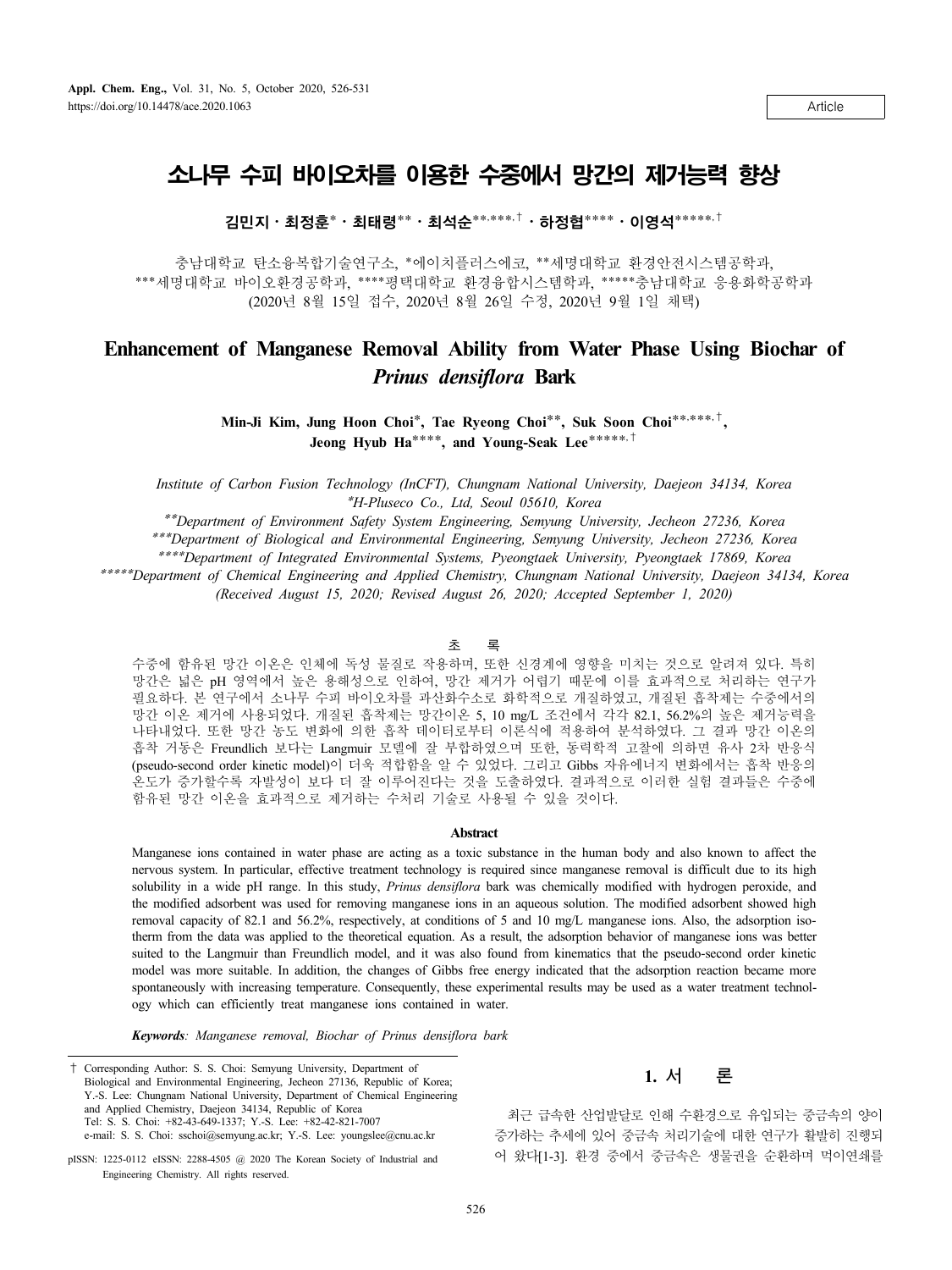통해 인간에게 이동하는 것으로 알려져 있다[4,5]. 중금속은 유기오염 물질과 달리 생분해성이 없어 인체에 미량이라도 축적되는 경우에는 장기간에 걸쳐 부작용을 유발하게 된다[6]. 체내에 들어온 중금속은 쉽게 배설되지 않으며 생물학적 반감기도 매우 길기 때문에 축적량은 점차 증가하게 된다. 망간 독성의 주된 표적은 신경계이며, 독성 노출 의 일반적인 증상은 운동장애, 치매, 불안장애, 가면양얼굴, 망간중독, 파킨슨 병과 유사한 증후군을 포함한다[7].

그리고 망간은 광산배수에서 주로 배출되며, 배출되는 망간 농도는 2.6~3 mg/L에 이른다고 알려졌다[8]. 지금까지 이온 교환, 흡착, 역삼 투, 화학 침전, 초미세 여과 및 산화 등 지하수에서 망간 및 중금속을 제거하기 위한 여러 가지 처리 방법이 개발되어 왔으나[9,10], 이러한 기존의 방법은 일반적으로 비용이 많이 들고 대규모이며 복잡하고 유 해한 부산물을 생성할 수 있다는 단점이 있다. 이중에서 흡착법은 수 용액에서 중금속을 제거하기 위한 효율적이고 환경 친화적인 기술로 밝혀졌다[10]. 최근 오염물질 제거를 위한 연구에 바이오차를 흡착제 로 사용한 연구가 이루어졌으나, 현재까지는 소나무 수피 기반 바이 오차를 활용하여, 수중에 함유된 망간을 제거하는 연구는 이루어지지 않았다. 특히, 소나무 수피는 현재 강원도 북부의 산림지역에서 다량 의 임목폐기물로 방치되기 때문에 이를 효과적으로 처리하는 기술이 시급히 요구되고 있다.

따라서 본 연구에서는 이러한 폐기물을 재활용하여 소나무 수피 기 반의 바이오차를 제조하였으며, 이를 사용하여 수중에 존재하는 망간 이온에 대한 흡착 특성을 평가하였다.

### **2. 실 험**

#### **2.1. 시약 및 재료**

본 연구는 강원도 지역에서 발생되는 목질계 바이오매스인 소나무 수피를 사용하였다. 망간 수용액을 제조하기 위하여 MnSO4⋅H2O (Junsei Chemical Co., Japan)를 사용하였으며, 흡착재 표면개질용 시 약으로는 H2O2 (Junsei Chemical Co., Japan)를 이용하여 화학적 개질 을 실시하였다.

### **2.2. 바이오차 제조 및 화학적 개질**

건조된 소나무 수피를 500 ℃에서 1 h 동안(승온조건: 5 ℃/min) 질 소 분위기에서 열처리하여 바이오차를 제조하였다. 제조된 소나무 수 피 바이오차는 상온까지 냉각하고 체진동기를 이용하여 20 min 동안 45~63 µm 입자 크기로 분리하였다. 최종적으로 분리된 소나무 수피 바이오차는 건조기(J-DSA1, Jisico Co., Korea)를 이용하여 45 ℃을 24 h 동안 건조하여 실험에 사용하였다. 또한, 소나무 수피 바이오차와 동일한 크기로 분리 및 건조된 활성탄(Handa Carbon Co., Korea)을 사용하여 수중에 함유된 망간 이온의 제거 능력을 비교하였다.

망간 이온의 흡착효율을 향상시키기 위하여 30% 과산화수소를 사 용하여 60 ℃의 진탕반응조에서 150 rpm으로 6 h 교반하여 화학적 개 질반응을 수행하였다. 개질된 바이오차는 여과공정을 수행하고 105 ℃에서 24 h 동안 충분히 건조한 후 실험에 사용하였다.

### **2.3. 미처리 및 개질된 바이오차의 망간 흡착 평가**

본 실험에서는 회분식 실험에 의하여 수중에 함유된 망간의 흡착 반응이 이루어진 시료를 일정한 시간 간격으로 시료를 채취한 후, 원 심분리기(Micro-12 Hanil Co., Korea)를 사용하여 5000 rpm에서 15 min 조건으로 고액분리 공정을 수행하였다. 이때 얻어진 상등액은



**Figure 1. Comparisons of manganese ion removal by using activated carbon and** *Pinus densiflora* **biochar.**

0.45 µm micro filter (ADVANTEC, Japan)를 사용하여 여과한 후 Automic Adsorption Spectrophotometer (AA-7000, Shimadzu, Japan)을 이용하여 279.5 nm의 파장에서 망간 이온 농도를 분석하였다.

### **3. 결과 및 고찰**

**3.1. 소나무 수피 바이오차와 활성탄을 이용한 망간 이온의 제거**

수중에 함유된 망간 이온의 농도(2.5~5.0 mg/L)에 따른 소나무 수 피 바이오차와 활성탄과의 제거효율을 비교한 실험한 결과를 Figure 1에 나타내었다. 소나무 수피 바이오차를 이용한 흡착 반응에서는 1 mg/L 망간 이온은 40 min에 흡착 평형상태에 도달하였으며, 0.41 mg/g의 흡착량을 나타내었다. 그러나 활성탄을 이용한 반응에서는 40 min에 동일하게 흡착 평형상태에 도달하였지만 0.29 mg/g의 흡착량 을 나타내었다. 이 실험 결과, 소나무 수피 바이오차가 활성탄과 비교 하여 1.4배의 높은 흡착량을 나타내면서, 망간 이온이 100% 제거됨을 알 수 있었다. 또한, 2.5 mg/L 망간 이온을 흡착 처리하였을 때 소나무 수피 바이오차는 60 min에서 흡착 평형상태에 도달하였으며 0.65 mg/g의 흡착량을 나타내었으며, 활성탄을 사용한 경우에서도 60 min 경과하였을 때 흡착 평형상태에 도달하였으며, 흡착량 0.36 mg/g을 도출하였다. 이 결과를 통하여 소나무 수피 바이오차가 활성탄과 비 교하여 1.81배 높은 흡착량을 갖는 것을 확인할 수 있었다. 또한, 5 mg/L 망간 이온의 흡착 실험에서 소나무 수피 바이오차는 60 min 경 과하였을 때 흡착 평형상태에 도달하였으며 0.94 mg/g의 흡착량을 나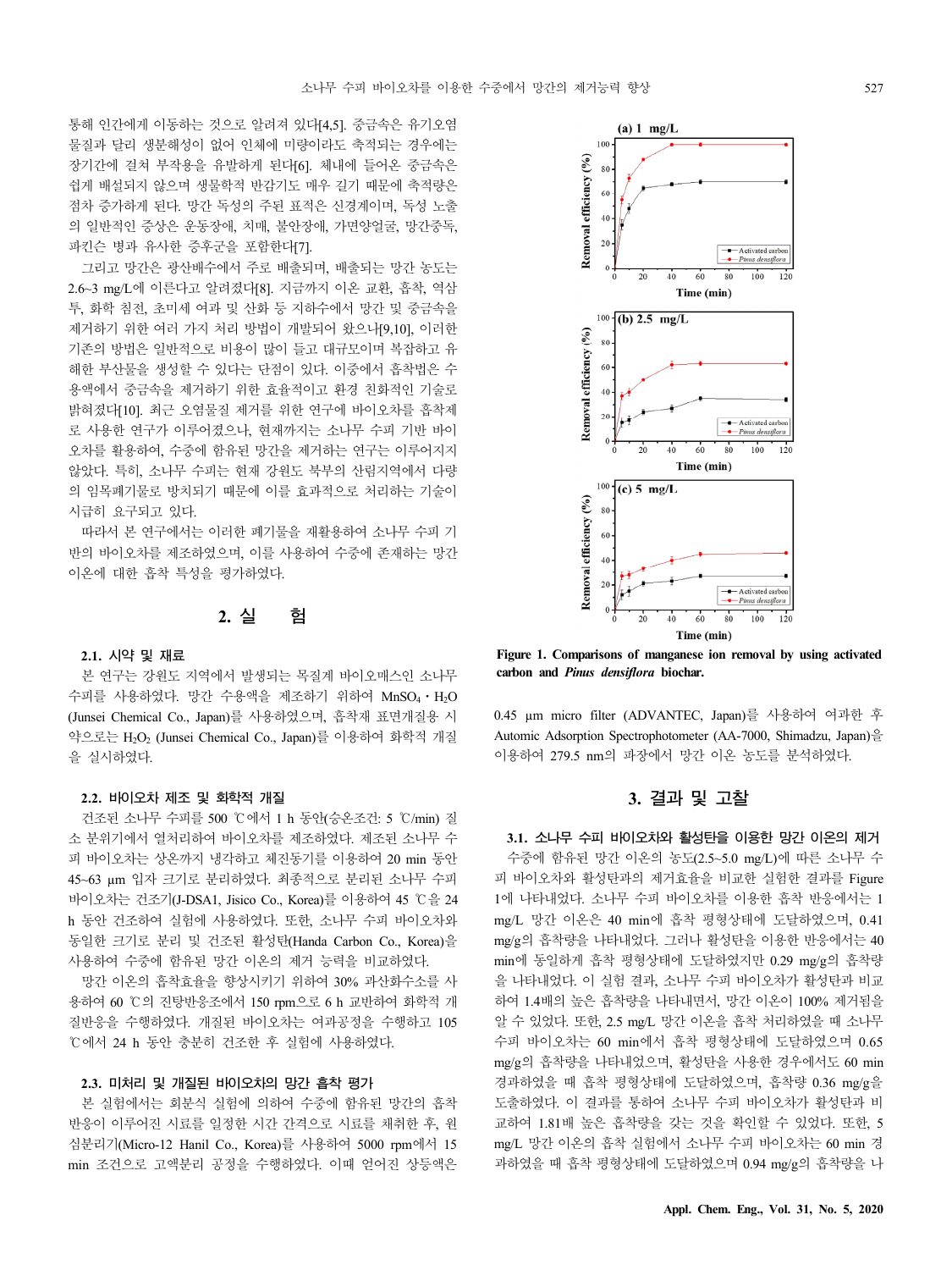| and Modified Pinus densiflora Biochar |                                   |                    |               |       |                     |                    |       |           |
|---------------------------------------|-----------------------------------|--------------------|---------------|-------|---------------------|--------------------|-------|-----------|
| Conc.<br>(mg/L)                       | Adsorbent                         | Pseudo-first order |               |       | Pseudo-second order |                    |       | $q_e$ exp |
|                                       |                                   | $q_e$ (mg/g)       | $k_1$ (1/min) |       | $q_e$ (mg/g)        | $k_5$ (g/mg · min) |       | (mg/g)    |
| 2.5                                   | Pinus densiflora biochar          | 0.418              | 0.054         | 0.977 | 0.700               | 0.225              | 0.993 | 0.659     |
|                                       | Modified Pinus densiflora biochar | 0.573              | 0.090         | 0.959 | 1.068               | 0.272              | 0.995 | 1.006     |
|                                       | Pinus densiflora biochar          | 0.649              | 0.046         | 0.965 | 1.007               | 0.125              | 0.990 | 0.948     |
|                                       |                                   |                    |               |       |                     |                    |       |           |

Modified *Pinus densiflora* biochar 1.042 0.088 0.962 1.783 0.132 0.993 1.650

**Table 1. Pseudo First order and Pseudo Second Order Kinetic Model Parameters of Adsorption of Manganese ion by** *Pinus densiflora* **Biochar** 



**Figure 2. Removal of manganese using** *Pinus densiflora* **biochar and modified** *Pinus densiflora* **biochar.**

타내었지만, 활성탄을 이용한 경우에서는 0.61 mg/g의 흡착량을 나타 내었다. 결과적으로 소나무 수피 바이오차가 활성탄과 비교하여 망간 이온의 흡착능력이 우수함을 알 수 있었다.

그리고 소나무 수피 바이오차의 망간 이온 제거효율을 보다 향상시 키고자 과산화수소를 사용하여 소나무 수피 바이오차 표면에 화학적 개질을 실시하였고, 개질된 소나무 수피에 망간 이온의 흡착 특성을 고찰하였다. 개질된 소나무 수피 바이오차를 이용하여 수중에 함유된 5, 10 mg/L 망간 이온 제거효율을 Figure 2에 나타내었다. 이 실험의 분석 결과, 5 mg/L 망간 이온의 제거의 경우 미처리 소나무 수피 바이 오차는 60 min에 흡착 평형을 이루었으며 제거 효율은 45.8%를 나타 내었으나, 개질된 소나무 수피 바이오차는 35 min에 흡착 평형에 도 달하였으며, 82.13%의 제거효율을 나타내었다. 개질된 소나무 수피 바이오차는 미처리 소나무 수피 바이오차와 비교하여 망간 이온 제거 효율이 1.8배 증가함을 알 수 있었다. 또한 10 mg/L 망간 이온의 제거 의 경우 미처리 소나무 수피 바이오차는 120 min에 흡착 평형을 이루 었으며, 제거 효율은 28.17%의 제거 효율을 나타내었고, 개질된 소나 무 수피 바이오차는 40 min에 흡착 평형에 도달하였고 제거 효율은 56.2%를 나타내어 미처리 바이오차와 비교하여 약 2.0배 증가됨을 알 수 있었다. 이러한 현상은 과산화수소를 이용한 표면 개질 반응에서 소나무 수피 바이오차 표면에 산소 함유 관능기를 증가시키고, 특히

수중 중금속 제거에 영향을 미친다고 알려져 있는 카르복실기 증가로 인하여 망간 이온 제거 능력이 향상된 것으로 판단되었다[11-13].

### **3.2. 망간 흡착에 관한 동역학적 특성 및 내부확산 모델**

유사 1차 반응속도식은 1898년 Lagergren에 의해 흡착제와 피흡착 제 간에 반응속도와 평형상태의 흡착량의 관계를 밝히기 위해 경험적 으로 제시되었으며, 흡착제와 피흡착제의 흡착 속도에 관한 것이다. 또한, 수용액상의 용해제로부터 용질의 흡착과정을 파악하기 위하여 가장 널리 사용되는 속도식 중 하나이며[14], 이것은 Lagergren의 유 사 1차 반응속도식으로 아래와 같다[15].

$$
log(q_e - q_t) = logq_e - \frac{K_{ad}}{2.303}t
$$
\n(1)

식 (1)에서  $q_e$ 는 흡착제에 흡착된 흡착질의 평형 흡착량(mg/g),  $q_t$ 는 반응시간 t에서 흡착제에 흡착된 흡착질의 흡착량(mg/g), Kad는 1차 반응속도 상수(1/min), t는 반응시간(min)이다.

유사 2차 반응 속도식은 고체상의 흡착평형능력을 바탕으로 하고 있으며, Ho와 Mckay (1998)에 의해 제안되었다. 이 모델은 흡착이 2 차 화학 흡착을 따르고 전체 농도 범위에서의 작용을 예측한다는 가 정에 기초하며[16], 평형 흡착량, 반응 상수 및 초기 흡착속도를 구할 수 있는 장점이 있어 실험결과 해석에 많이 이용되고 있다[17]. 이 모 델은 다음 식과 같이 표현되며, 식 (2)에서 k2는 2차 반응속도 상수 (g/mg⋅min)를 나타내었다.

$$
\frac{t}{q_t} = \frac{1}{k_2 q_e^2} + \frac{1}{q_e} t \tag{2}
$$

개질하지 않은 소나무 수피 바이오차와 개질된 바이오차의 흡착 반 응 기작(mechanism)을 조사하기 위하여 유사 1차 반응속도식과 유사 2차 반응속도식에 적용하여 고찰하였다. 망간 이온의 농도 변화 2.5, 5 mg/L 조건에서 실험한 결과를 각각 (1), (2)식에 대입하여 Table 1에 나타내었다. 이때 망간 이온의 농도가 2.5 mg/L일 경우 미처리 소나무 수피 바이오차와 개질된 바이오차의 대하여 유사 2차 반응식의 상관 계수(r<sup>2</sup>)을 비교하면 각각 0.993과 0.995를 나타내었다. 그리고 미처리 소나무 수피 바이오차 및 개질된 바이오차의 대하여 유사 1차 반응속 도식 상관계수(r2 )을 비교하면 각각 0.977과 0.959를 도출하였다. 그리 고 망간 이온의 농도가 5 mg/L일 경우에서도 미처리 소나무 수피 바 이오차와 개질된 바이오차의 대하여 상관계수(r<sup>2</sup>)를 비교 고찰한 결과, 본 실험 결과는 유사 2차 반응속도식에서 보다 높은 적합도를 나타내 었다. 따라서 미처리 및 개질된 바이오차의 망간 이온(2.5, 5 mg/L) 흡 착공정은 모두 유사 2차 반응 속도식에 잘 부합됨을 알 수 있었다.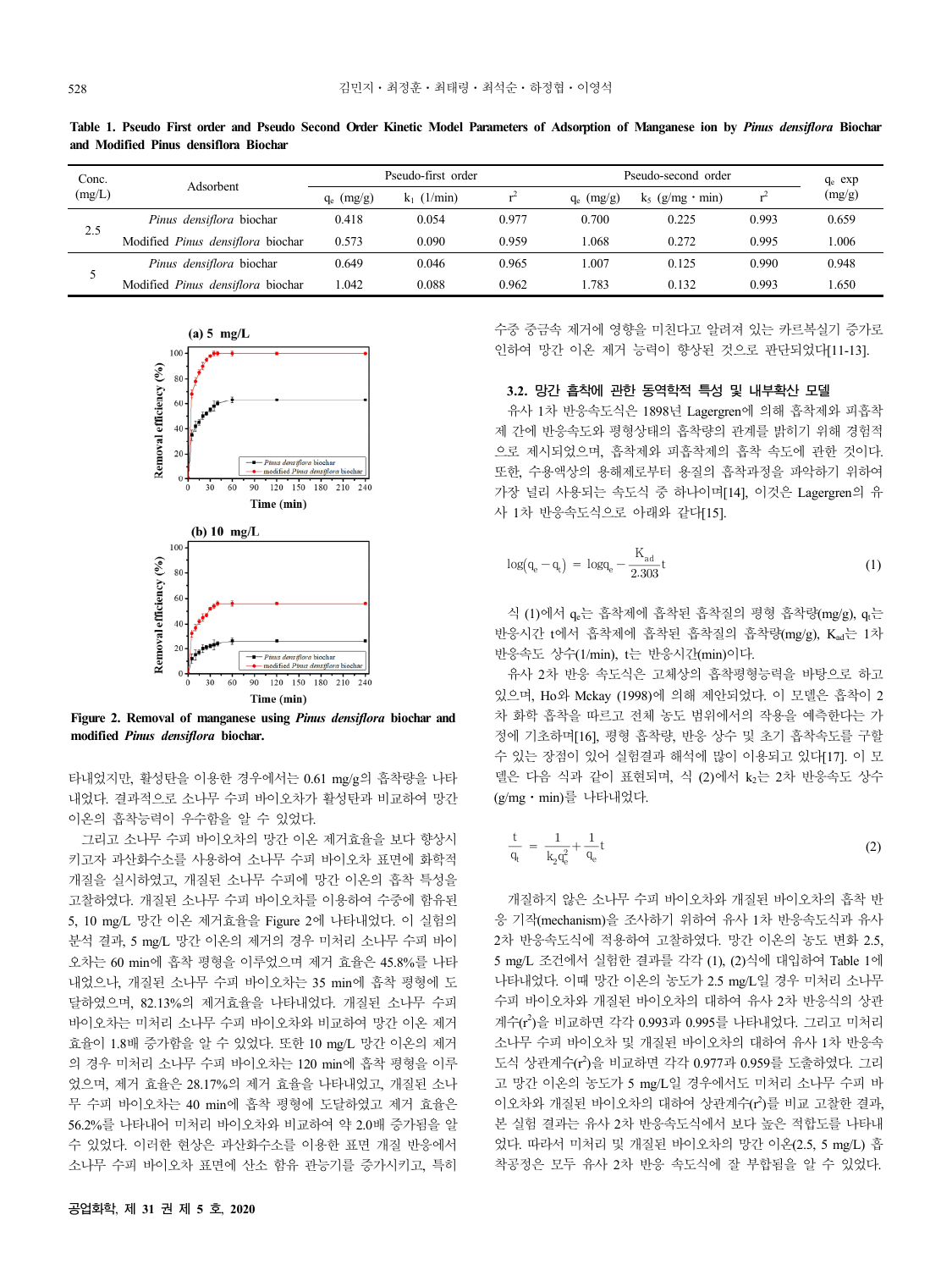**Table 2. Intraparticle Diffusion Parameters for Adsorption of Manganese Ions by** *Pinus densiflora* **Biochar and Modified** *Pinus densiflora* **Biochar**

| Conc.<br>(mg/L) | Adsorbent                         | $k_{id}$<br>$(mg/g \cdot min)$ | $\mathbb{R}^2$ |
|-----------------|-----------------------------------|--------------------------------|----------------|
|                 | Pinus densiflora biochar          | 0.066                          | 0.993          |
| 2.5             | Modified Pinus densiflora biochar | 0.099                          | 0.998          |
|                 | Pinus densiflora biochar          | 0.080                          | 0.989          |
| 5               | Modified Pinus densiflora biochar | 0.158                          | በ 994          |

또한, 본 연구에서는 흡착 매질과 피흡착제의 관계를 살펴보고자, 내부 확산 모델(Intraparticle Diffusion model)을 적용하였다. 이 내부 확산 모델은 세공을 갖는 다공성 흡착재의 흡착 속도를 규명하는데 사용된다[18]. 이때 흡착매질에 의한 용액으로부터 용질의 흡착과 관 련하여 세 가지 연속적 물질전달 단계가 있는 것으로 알려져 있는데 [18], 이 세 가지 단계는 (1) 막 분산(film diffusion), (2) 입자내 또는 공극확산(intraparticle or pore diffusion), 그리고 (3) 내부 위치로의 수 착(sorption into interior sites)으로 구성된다. 이 중 마지막 단계의 반 응은 매우 빠르게 일어나기 때문에 흡착 비율을 조절하는 주요단계는 입자내 확산 단계로 알려져 있다. 이러한 흡착 속도에 관한 데이터를 이용하여 입자내 확산은 식 (3)을 사용하였다[19,20]. 여기서 kid는 입 자내 확산의 속도상수(mg/g⋅min)이며, C는 절편이다. 식 (3)에 따라 서 흡착 메커니즘이 입자내 확산과정을 따를 때, t의 제곱근(SQRT;  $t^{1/2}$ )에 대한 Q $t$ 는 선형관계가 된다.

$$
q_t = k_{id}t^{1/2} + C \tag{3}
$$

그리고 Table 2에 나타낸 것과 같이, 망간 이온 농도(2.5, 5 mg/L)에 서 실험한 결과, 두 농도 모두 개질된 바이오차의 내부로 망간 이온이 미처리된 바이오차 보다 빠르게 확산이 이루어졌다. 또한, 개질된 소 나무 수피 바이오차를 사용하여 5 mg/L 망간 이온을 처리하였을 때, 반응 5 min 경과하였을 때 1.59 mg/g의 최대 흡착량과 0.1583 mg/g min의 가장 높은 내부확산속도 상수를 도출하였다. 그리고 이러한 실 험 결과를 Figure 3에 비교하여 나타내었다. 개질된 바이오차를 흡착 제로 실험하였을 때, 2.5, 5 mg/L 망간 이온은 미처리된 바이오차 보 다 흡착제 내부로 빠르게 확산 현상을 나타내었으며, 흡착 반응 시간 이 증가할수록 망간 이온의 흡착량이 향상됨을 알 수 있었다.

### **3.3. 망간 이온의 흡착공정에서 열역학적 특성**

흡착 공정의 열역학적 파라미터 값들은 그 공정의 자발성을 평가하 여 실제적인 공정운전에 필요한 중요한 지표로 사용될 수 있다[21]. Gibbs 자유에너지 변화(△G), 엔트로피 변화(△S), 엔탈피 변화(△H) 등의 열역학적 변수는 아래의 식을 사용하여 결정되었으며, 식 (4)에 서 Kc는 평형 상수, Cac 및 Cc는 각각 흡착재 및 용액 중의 중금속 이 온의 평형 농도(mg/L)이다. Gibbs의 자유에너지 변화(△G)는 다음의 관계식으로부터 계산되었다[14].

$$
K_c = \frac{C_{ac}}{C_e} \tag{4}
$$

$$
\Delta G = -RTK_c \tag{5}
$$



**Figure 3. Manganese ion adsorption behavior using** *Pinus densiflora* **biochar and modified Pinus** *Pinus densiflora* **for weber and morris model.**

이 식 (5)에서 T는 켈빈 온도(K)이고 R은 기체 상수(8.314 × 10-3 kJ/mol K)이며, Gibbs 자유에너지 변화(△G), 엔트로피 변화(△S), 엔 탈피 변화(△H)는 다음과 같은 식에 의하여 나타낼 수 있다[14].

$$
\Delta G = \Delta H - T \Delta S \tag{6}
$$

반응 온도가 망간 이온의 흡착에 미치는 영향을 조사하기 위하여, 유사 이차속도상수(k2)를 이용하여 식 (7)과 같은 Arrhenius형 관계식 에서 흡착반응의 활성화 에너지를 구하였다[22].

$$
lnk_2 = lnA - \frac{E_a}{RT}
$$
 (7)

여기서 Ea는 흡착 반응의 Arrhenius 활성화 에너지(kJ/mol), A는 Arrhenius 인자, R은 기체상수 (8.314 × 10-3 kJ/mol K), T는 켈빈 온도 (K)이다. 망간 이온의 농도를 5 mg/L로 하고 298, 308, 318 K 조건에 서 각각 흡착 실험을 진행하였고, 열역학적 파라미터 값들과 활성화 에너지 값을 Table 3에 종합하여 나타내었다. 이러한 결과들은 반응 온도가 높아질수록 소나무 수피 바이오차에 의한 망간 이온 흡착은 더욱 자발성이 높아진다는 것을 알 수 있었다. 또한, 소나무 수피 바 이오차에 대한 망간의 흡착 공정에 대한 엔탈피 변화값(△H)은 각각 51.4 kJ/mol인 양의 값으로 도출되어 흡열 반응임을 알 수 있었으며, 그리고 엔트로피 변화 값(△S)은 양의 값을 도출하여 시스템의 무질 서도가 크게 증가함을 나타내었으며, 결과적으로 소나무 수피 바이오 차에 대한 수중에 존재하는 망간이온의 친화력이 좋다는 것을 알 수 있었다. 10 mg/L 망간 이온 흡착에서도 유사한 경향을 나타냈었다. 또 한 Gibbs 자유에너지변화(△G)에서도 온도가 증가할수록 이 흡착 반 응은 보다 더 자발성이 잘 나타냄을 알 수 있었다. 그리고 10 mg/L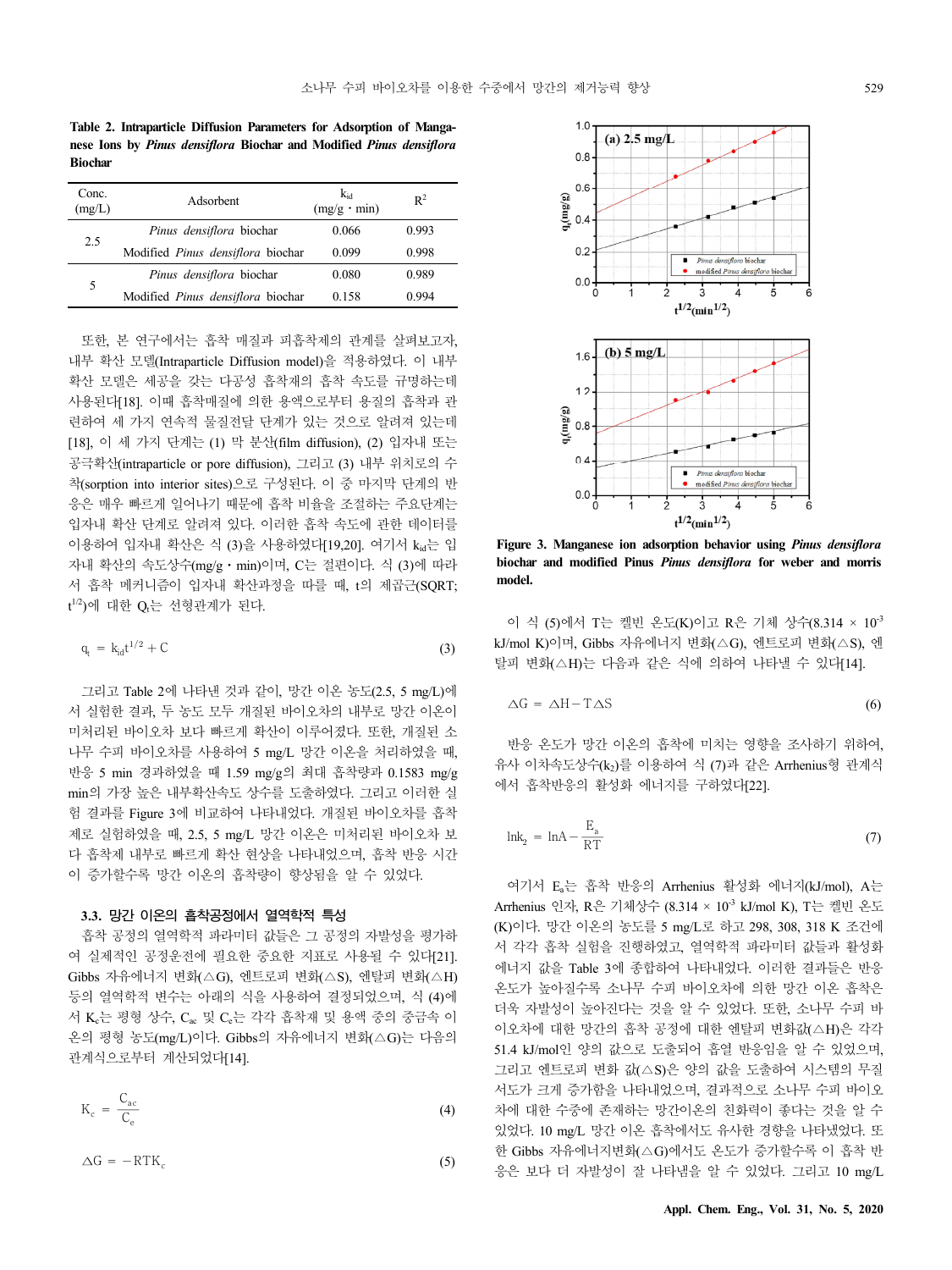| Conc. $(mg/L)$ | Temperature $(K)$ | $\triangle G$ (kJ/mol) | $\triangle S$ (KJ/mol $\cdot$ k) | $\triangle H$ (kJ/mol) | $E_a$ (kJ/mol) |
|----------------|-------------------|------------------------|----------------------------------|------------------------|----------------|
|                | 298               | $-3.71$                |                                  |                        |                |
|                | 308               | $-6.20$                | 0.186                            | 51.4                   | 10.4           |
|                | 318               | $-7.40$                |                                  |                        |                |
|                | 298               | $-0.56$                |                                  |                        |                |
| 10             | 308<br>$-1.93$    | 0.106                  | 30.8                             | 7.56                   |                |
|                | 318               | $-2.66$                |                                  |                        |                |

**Table 3. Thermodynamic Parameters for Adsorption of Manganese Ions by Modified** *Pinus densiflora* **Biochar at the Different Temperatures**

**Table 4. Adsorption Isotherm Parameters of Manganese Ions by** *Pinus densiflora* **Biochar and Modified** *Pinus densiflora* **Biochar for Langmuir and Freundlich Equation**

| Adsorbent                         | Freundlich constants                            |      |       | Langmuir constants |              |       |
|-----------------------------------|-------------------------------------------------|------|-------|--------------------|--------------|-------|
|                                   | $K_F$ (mg <sup>1-(1/n</sup> ) $L^{1/n}g^{-1}$ ) | n    |       | b(L/mg)            | $Q_m$ (mg/g) |       |
| Pinus densiflora biochar          | 0.76                                            | 2.88 | 0.979 | .32                |              | 0.997 |
| Modified Pinus densiflora biochar | .58                                             | 4.38 | 0.987 | 4.54               | 2.32         | 0.992 |

망간 농도에서도 엔탈피 값(△H)은 30.8 kJ/mol인를 나타내면서 흡열 반응임을 확인할 수 있었다. 그리고 엔트로피 변화 값은 양의 값을 도 출하여, 개질된 소나무 수피 바이오차에 대한 망간이온의 친화력이 우수함을 알 수 있었다. 한편, Arrhenius형 관계식으로부터 기울기 (Ea/R)로 활성화 에너지를 계산하였을 때, 5과 10 mg/L 망간 이온 활 성화 에너지는 각각 10.44, 7.56 kJ/mol로 평가되었으며, 이 실험의 결 과는 물리흡착 공정의 영역(5~40 kJ/mol)에서 이루어짐을 확인할 수 있었다[23].

#### **3.4. 망간 이온의 흡착 등온식**

망간 이온의 농도 5 mg/L의 조건에서 미처리 바이오차와 개질 된 바이오차의 주입농도를 각각 0.1~0.5 g/100mL 범위의 조건에서 흡착 등온실험을 수행하였으며, 그 결과들을 Freundlich와 Langmuir 흡착 등온식에 적용하여 각각의 파라미터를 도출하였다. 이때, Langmuir 흡착 등온식이 단분자층에서 이루어지는 식 (8)에 적용하였다[24].

$$
\frac{C_e}{q_e} = \frac{1}{Q_m b} + \frac{C_e}{Q_m} \tag{8}
$$

여기서, α 는 흡착재에 흡착된 흡착질의 평형 흡착량(mg/g), C 는 용액중의 흡착평형 농도(mg/L), b는 Langmuir 상수, Qm은 Langmuir 흡 착량으로 최대흡착량(mg/g)이다. 그리고 아래 (9)식과 같은 Freundlich 흡착 등온식은 에 이용하여 본 실험 결과를 적용하였다[25].

$$
\log q_{\rm e} = \log K_{\rm f} + \frac{1}{n} \log C_{\rm e} \tag{9}
$$

이때 qe는 흡착재에 흡착된 흡착질의 평형 흡착량(mg/g), Ce는 용액 중의 흡착평형 농도(mg/L), Kf는 흡착재의 흡착능에 대한 척도로서 크 면 클수록 흡착능이 양호함을 의미하며, n은 흡착동력의 크기를 나타 내는 것으로 일반적으로 n = 2 이상일 때 흡착이 쉽게 일어나며 n = 1 이하인 물질은 흡착이 어려움을 나타낸다고 알려졌다[26].

이상의 실험의 결과들을 Langmuir식과 Freundlich식에 적용하였을 때, Langmuir식의 경우 미처리 및 과산화수소로 개질된 바이오차의

상관관계를 보면 각각 0.998, 0.997이며, Freundlich식의 경우에는 0.964, 0.904로써 Langmuir식을 적용시켰을 때 상관관계가 높음을 알 수 있 었다. 또한 최대흡착량(Qm)이 각각1.09, 1.96 mg/g으로 도출됨으로써 개질된 바이오차의 값이 더 높음을 알 수 있었다. 따라서 본 흡착실험 결과는 단분자층의 흡착임을 확인할 수 있었다.

### **4. 결 론**

본 연구에서는 소나무 수피 기반의 바이오차를 제조하고, 과산화수 소를 이용하여 소나무 수피의 화학적 개질을 실시하였다. 또한 개질 된 소나무수피를 사용하여 수중에 함유된 망간 이온의 제거효율을 향 상시키고, 흡착 특성을 고찰하였다. 소나무 수피 바이오차는 활성탄과 비교하여 망간이온 제거효율이 1.5 배 높게 나타났다. 그리고 과산화 수소로 개질 처리된 바이오차는 미처리 바이오차와 비교하여 망간이 온 제거효율이 2 배 향상되었으며, 흡착제 내부로 망간 이온의 확산 속도가 빨라짐을 알 수 있었다. 또한, Gibbs 자유에너지 변화에서는 흡착 반응의 온도가 높아질수록 자발성이 더욱 잘 이루어짐을 알 수 있었다. 그리고 망간 이온의 흡착실험을 수행하였을 때, Langmuir 흡 착등온식이 Freundlich 흡착등온식과 비교하여 더 높은 상관계수(r<sup>2</sup>)를 도출하면서 본 흡착 실험이 단분자 층에서 이루어짐을 확인할 수 있 었다.

### **사 사**

본 연구는 환경부 폐자원에너지화⋅재활용전문인력 양성사업으로 부터 지원을 받았습니다.

### **References**

- 1. Y. S. Ok, J. E. Yang, Y. S. Zhang, S. J. Kim, and D. Y. Chung, Heavy metal adsorption by a formulated zeolite-Portland cement mixture, *J. Hazard. Mater.*, **147**, 91-96 (2007).
- 2. J. M. Yeon, T. W. Jeon, Y. Y. Kang, M. J. Jeong, S. K. Shin, Y. J. Kim, and M. J. Jang, Study on heavy metals characteristics